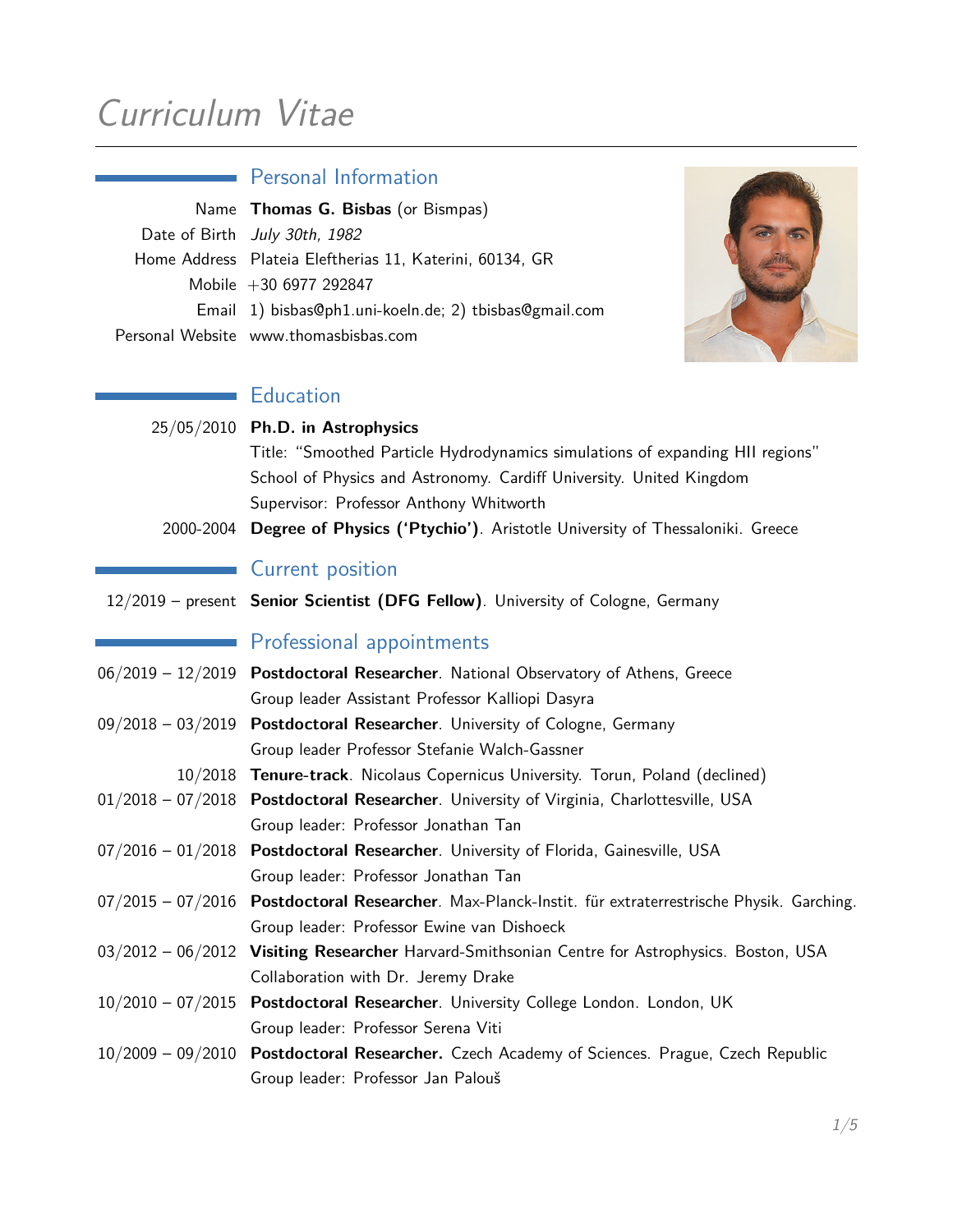#### **Publications**

35 peer-reviewed articles (12 as first-author). 1 book (Springer Briefs in Astronomy). Total citations:  $>1550$ . h-index  $>22$ . See separate Publication List for details.

#### Funding awarded

- 03/2019 Deutsche Forschungsgemeinschaft (DFG) 287,000 Euros
- 03/2019 Chandra proposal 20610387 66,270\$

#### **Distinctions**

- 03/2019 Seal of Excellence. Horizon 2020. European Commission
- 03/2018 Seal of Excellence. Horizon 2020. European Commission

#### Teaching activities

09/2014 – 01/2015 Lecturer of the Astronomy Diploma Course "Interstellar Medium". University College London, UK

#### (Co-)Supervision of students and mentoring

Dr. Gioacchino Accurso (PhD co-supervision, UCL; 2013-2016), Dr. Thomas Haworth (mentoring, University of Exeter & Cambridge University; 2013-2015), Mr. Lars Langen (MSc supervision, University of Cologne; 2020), Ms. Marta Oboletseva (graduate thesis supervision, Saint Petersburg University; 2020-present), Dr. Luo Gan (mentoring, University of Nanjing; 2020-present)

#### Principal investigator (PI)

- 2019 ALMA proposal  $2019.1.00862.S 16.3$  hours. "Two birds with one stone: CO rotation curves of two main-sequence galaxies at  $z = 1.5$  and 2.2"
- 2018 Chandra proposal 20610387 80ks. "Testing Cosmic Ray vs X-ray Driven Chemistry in Extreme Star-Forming Conditions"
- 2017 A-ranked ALMA proposal  $2017.1.01020.S 13.1$  hours. "Deep [CI] observations in the high-redshift Universe: studying the distribution of Dark Matter in galaxies"
- 2012 1.1 million CPU hours for DiRAC II project grand ACOP26. "Modelling the Physics and Chemistry of expanding nebulae"

#### Co-investigator (Co-I)

- NOEMA W15DW (PI: Greve, T) "Tracing the molecular gas in strongly lensed starburst galaxies at *z* ∼ 2*.*5 using CI"; W15EB and W14EL (PI: Emonts, B) "CI in the cold molecular halo of a  $z = 2.6$  radio galaxy"
	- SOFIA 05\_0176 (PI: Sahai, R) "Shocked and scorched: A GREAT investigation of [CII] and [OI] emission from free-floating Evaporating Gas Globules in Massive Star Forming regions"; 06\_0150 (PI: Tan, JC) "The Inception of Star Cluster Formation"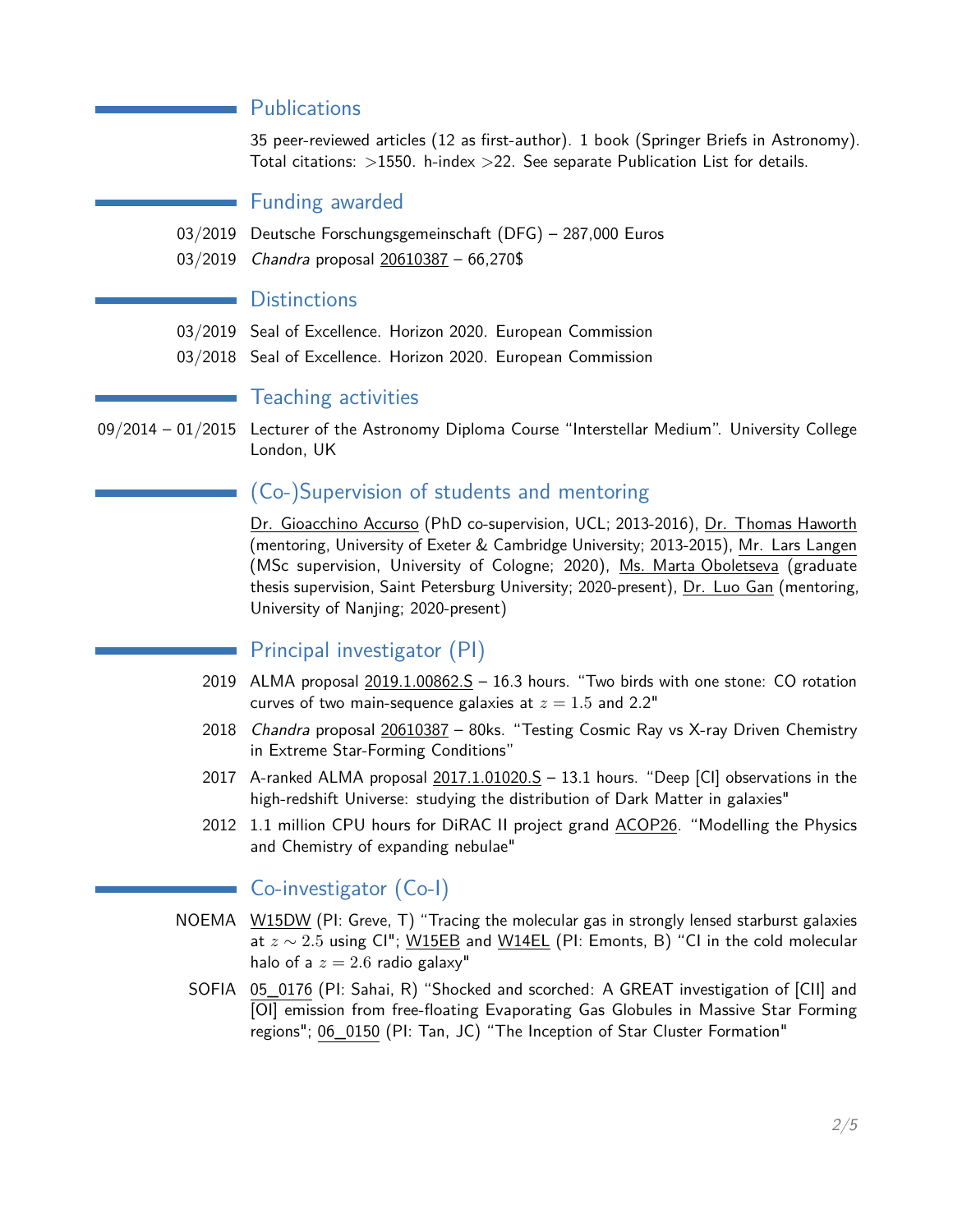- NASA N7-ADAP17-0093 (PI: Sahai, R) "Free-floating Evaporating Gaseous Globules: A New Astrophysical Laboratory for Investigating Star-Formation and Chemistry in Irradiated Environments"
- JWST #2004 (PI: Dasyra, K.) "Pressure gradients of the molecular gas and their role in cloud stability in massive outflows driven by black hole jets"
- ALMA 2015.1.01133.S (PI: Greve, T) "Harnessing the power of CI as a tracer of  $H_2$  in starburst galaxies"; 2015.1.01191.S (PI: Zhang, Z-Y) "A new molecular gas mass tracer in galaxies: a first test in the local Universe"; 2017.1.00291.S (PI: Zhang, Z-Y) "Probing excitation structure of ISM in a sub-millimeter galaxy with water lines"; 2017.1.00607.S (PI: Haikala, L) "Rosette Globulettes"; 2017.1.00856.S (PI: Bothwell, M) "[CI] as a gas tracer in main sequence star-forming galaxies at *z* ∼ 2"; 2017.1.01499.S (PI: Fu, X) "LiH - a probe of Galactic Li evolution and the lithium problems"; 2018.1.00528.S (PI: Zhang, Z-Y) "Searching for CO-dark  $H_2$  gas in radio jets";  $2019.1.00205.$ S (PI: Yang, C.) "Physical conditions and chemical processes of the ISM at high redshift: a line survey towards BR1202-0725; 2019.1.00533.S (PI: Yang, C.) "Constrain the ISM conditions and ionization states at high redshift with multi-transitions of the  $H_2O^+$ and  $H_2O$  lines;  $2019.1.00526.S$  (PI: Zhang, Z-Y) "A new molecular gas mass tracer in galaxies: a first test in the local Universe"; 2019.1.00421.S (PI: Zhang, Z-Y) "Searching for CO-dark H<sub>2</sub> gas in radio jets"; 2019.1.00907.S (PI: Cicone, C.) "Searching for hidden CO-poor molecular gas reservoir linked to the feedback processes"; 2019.1.01030.S (PI: Haikala, L.) "Deep CO(3-2) and continuum survey of Rosette Nebula globulettes"; 2021.1.01081.S (PI: Luo, Y) "LiH"; 2021.1.01611.S (PI: Paraschos, G. F.) "CI and high-J CO emission from jet-impacted clouds in IC5063: cosmic ray vs. shock heating and their impact on  $X_{CO}$ <sup>"</sup>

#### Commissions of trust

- 2017 External Reviewer for ERC Advanced Grants 2018
- 2017, 2019 Reviewer for FONDECYT Regular Grant competition (Chilean public funds)
- 2010 present Referee for Nature Astronomy, ApJ, MNRAS, A&A, PASA, ASCOM, IAUS

#### Organization of international conferences

- 2018 "The Olympian Symposium on Gas and Stars from milli- to mega- parsecs". Principal Organizer. SOC co-chair. 159 participants. Organized under the auspices of UNESCO. Paralia Katerini, Greece (28/05/2018 - 01/06/2018). (olympiansymposium.org)
- 2015 "The Olympian Symposium on Cosmology and the Epoch of Reionization". Principal Organizer. 120 participants. Paralia Katerini, Greece (18/05/2015 - 22/05/2015)
- 2014 "The Olympian Symposium on Star Formation". Principal Organizer. 191 participants. Paralia Katerini, Greece (26/05/2014 - 30/05/2014)
- 2012 "The Labyrinth of Star Formation". Member of organizing committee. 127 participants. Crete, Greece (18/06/2012 - 22/06/2012)

#### Organization of workshops and summer schools

2016 "The ISM-SPP Olympian School of Astrophysics 2016". 28 students. Paralia Katerini, Greece (03/10/2016 - 07/10/2016)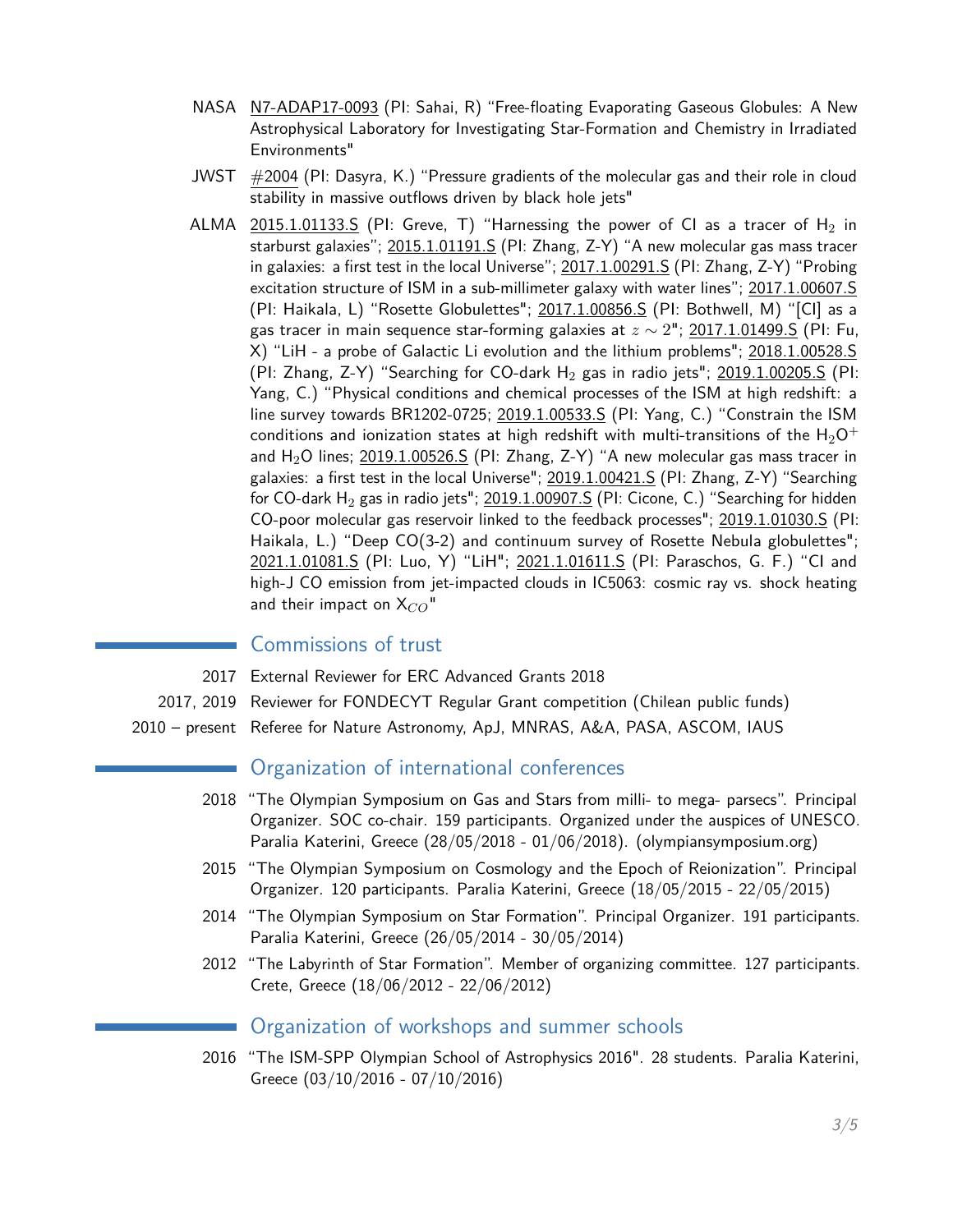- 2014 "StarBench-II" workshop. Member of the Scientific Advisory Committee. Bonn. Germany (01/09/2014 - 05/09/2014)
- 2013 "StarBench-I" workshop. Member of the Organizing and Scientific Advisory Committee. Exeter, UK (08/04/2013 - 11/04/2013)

#### Presentations and Talks

#### **Presentations in international conferences (since 2017 and including future)**

- 06/2022 From Stars to Galaxies II, Connecting our understanding of star and galaxy formation. **Invited talk**
- 04/2022 IRAM Conference, Multi-line Diagnostics of the Interstellar Medium. **Oral presentation**. "A new tool to estimate the atomic and molecular ISM content using probability distributions". Nice, France
- 07/2021 Hellenic Astronomical Society Conference. **Two oral presentations**. "[CII] synthetic observations of dwarf galaxy mergers" and "Photodissociation Region diagnostics across galactic environments" (Virtual)
- 09/2020 Annual Meeting of the Astronomische Gesellschaft 2020 **Oral presentation** "PDR diagnostics across galactic environments". (Virtual)
- 06/2020 Astrochemical Frontiers. **Oral presentation** "A new algorithm to estimate the atomic and molecular ISM content using probability distributions". (Virtual)
- 07/2019 14*th* Hellenic Astronomical Conference. **Oral presentation**. "Cosmic-ray induced destruction of CO in star-forming galaxies". Volos, Greece
- 06/2019 From Stars to Planets II. **Poster presentation**. "How do the observables of molecular clouds depend on the ISM environmental parameters?". Gothenburg, Sweden.
- 07/2018 Astrochemistry: past, present & future (a meeting in celebration of Ewine van Dishoeck). **Oral presentation**. "How do cosmic-rays affect the traceability of molecular gas in galaxies?". Caltech, Pasadena, USA
- 05/2018 Cosmic rays, the salt of the star formation recipe. **Oral presentation**. "Cosmic-ray induced destruction of CO in star-forming galaxies and implications for tracing  $H_2$  gas". Florence, Italy
- 02/2017 The Physics of ISM. 6 Years of ISM-SPP 1573: What have we learned? **Oral presentation**. "Observing molecular gas in extreme ISM environments". University of Cologne, Germany

#### **Invited presentations, seminars, workshops (since 2017)**

- 12/2021 Hellenic Astronomical Society Colloquium. **Colloquium**. "The carbon cycle emission as a diagnostic tool for the interstellar medium state" (Virtual)
- 03/2021 "Astrochemical Discussions". **Invited presentation**. "Photodissociation Region diagnostics across galactic environments" (Webinar)
- 12/2020 University of Cologne, Germany. **Workshop**. "Photodissociation region diagnostics across galactic environments" (Virtual)
- 09/2020 Chalmers University of Techonolgy, Sweden. **Colloquium**. "PDR diagnostics across galactic environments" (Virtual)